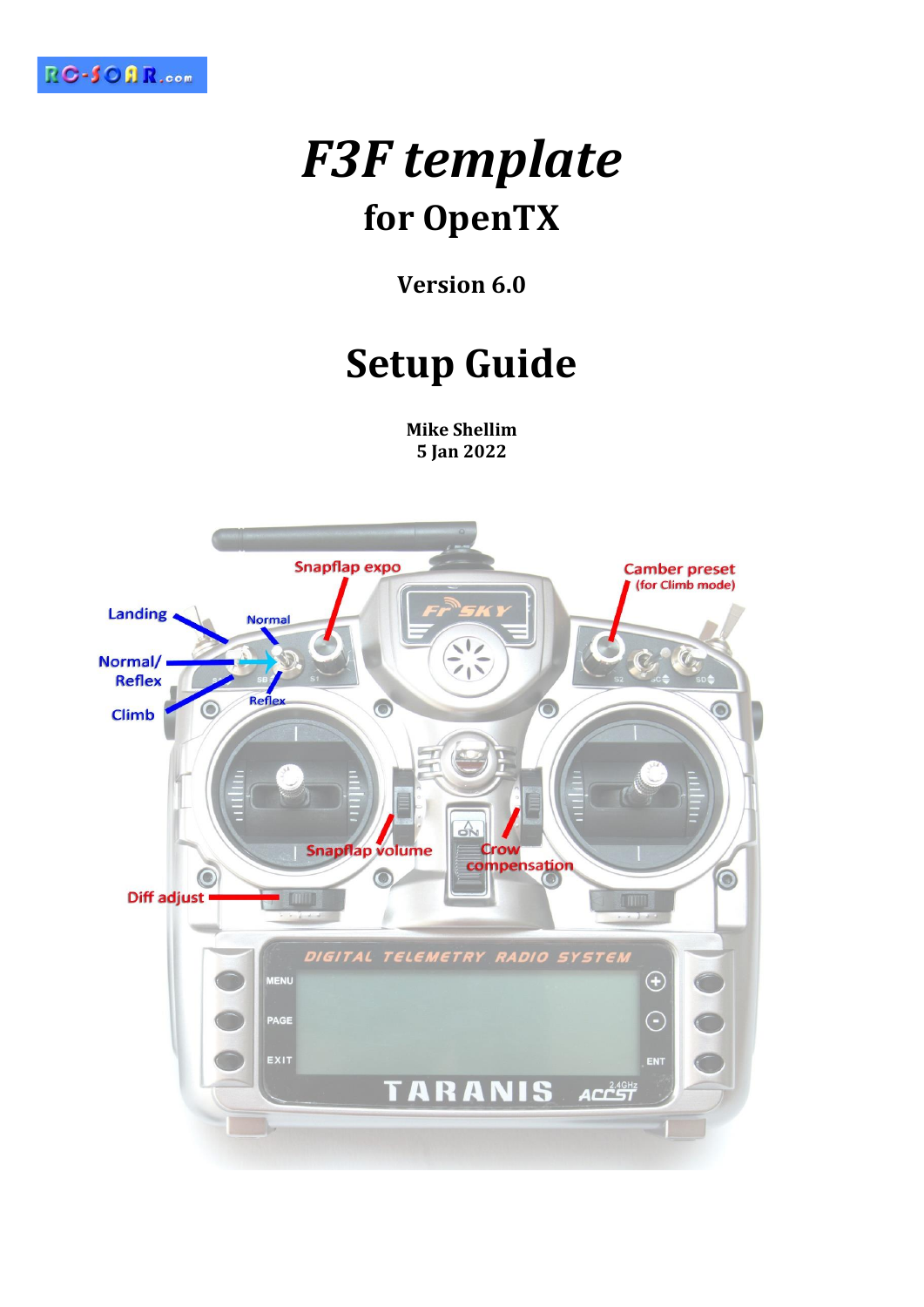# **CONTENTS**

| 1              |     |  |
|----------------|-----|--|
|                | 1.1 |  |
|                | 1.2 |  |
|                | 1.3 |  |
| $\overline{2}$ |     |  |
|                | 2.1 |  |
|                | 2.2 |  |
|                | 2.3 |  |
|                | 2.4 |  |
|                | 2.5 |  |
|                | 2.6 |  |
| 3              |     |  |
|                | 3.1 |  |
|                | 3.2 |  |
|                | 3.3 |  |
|                | 3.4 |  |
| 4              |     |  |
|                | 4.1 |  |
|                | 4.2 |  |
| 5              |     |  |
|                | 5.1 |  |
|                | 5.2 |  |
|                | 5.3 |  |
|                | 5.4 |  |
|                | 5.5 |  |
|                | 5.6 |  |
|                | 5.7 |  |
|                | 5.8 |  |
|                |     |  |
| 6              |     |  |
|                | 6.1 |  |
| $\overline{7}$ |     |  |
|                | 7.1 |  |
|                | 7.2 |  |
|                | 7.3 |  |
|                | 7.4 |  |
|                | 7.5 |  |
|                | 7.6 |  |
|                | 7.7 |  |
|                | 7.8 |  |
|                | 7.9 |  |
| 8              |     |  |
|                | 8.1 |  |
|                | 8.2 |  |
|                | 8.3 |  |
|                | 8.4 |  |
|                | 8.5 |  |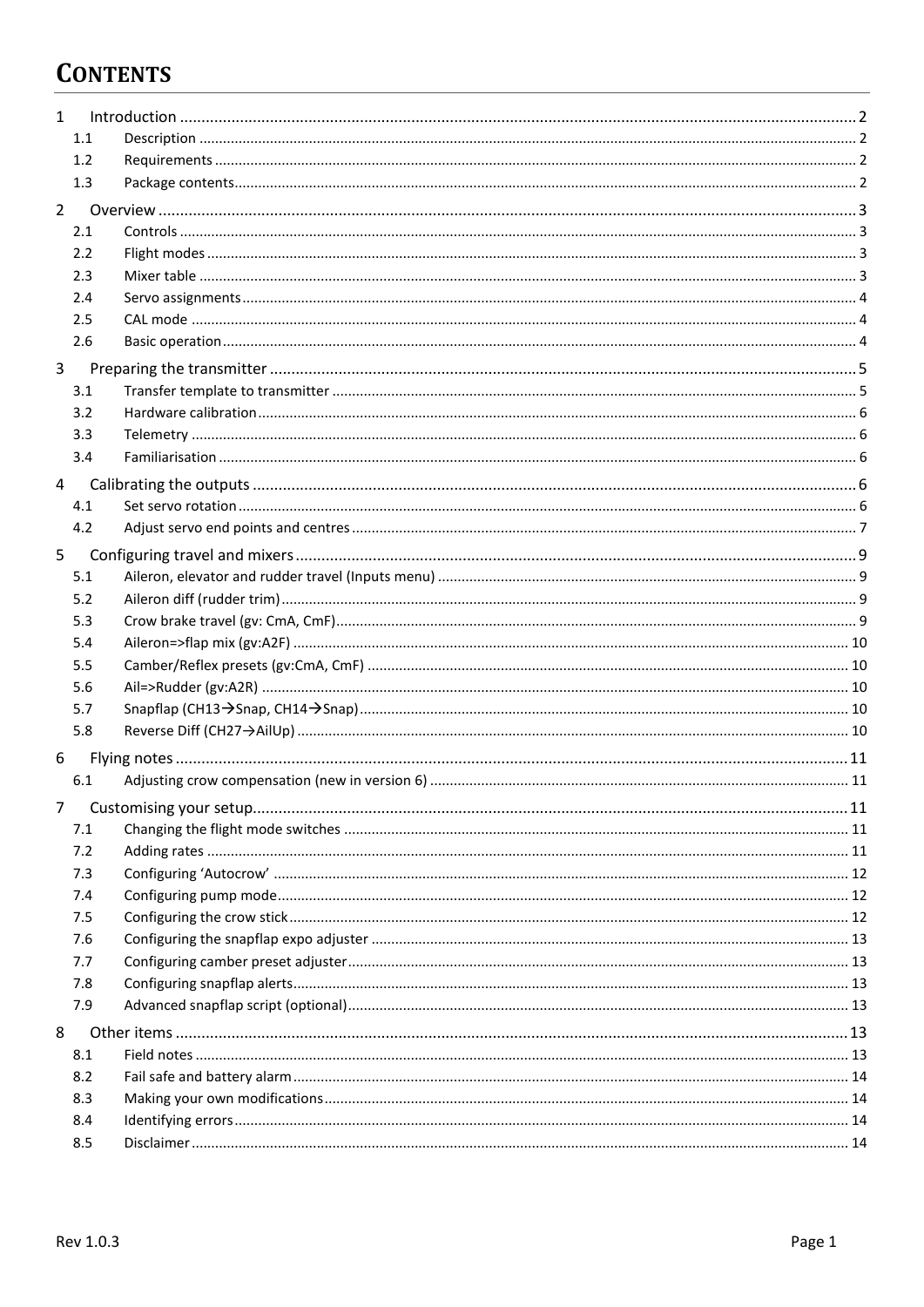### <span id="page-2-1"></span><span id="page-2-0"></span>**1.1 DESCRIPTION**

*F3F* is a template for slope racers with 6 servos. It's week proven in competition both in the UK and abroad. It features quick setup, simple operation, and easy trimming. An integrated CAL mode ensures precise tracking of control surfaces.

#### *APPLICATION*

- For 6-servo gliders
- V-tail and X-tail versions
- Any stick mode

#### *FLIGHT MODES*

- Normal, Reflex, Climb, Pump and Landing
- Voice confirmation
- Flight mode switch layout can be customised

### *IN-FLIGHT ADJUSTERS*

- Adjuster for snapflap volume
- Adjuster for snapflap expo
- Adjuster for camber preset
- Adjuster for crow-to-elevator compensation

### *CROW FUNCTIONS*

- Choice of deployment methods
- Automatic differential suppression
- Reverse diff
- Crow/elev compensation with multi-point curve
- Adjustable deadband on crow control

#### *CONTROL SURFACE CALIBRATION*

- Special 'CAL' mode for adjusting servo centres and limits
- 5-point balancing curve for flaps
- Full rotation can be used for flap servos

#### *(OPTIONAL ) ADVANCED SNAPFLAP MIX*

- In-flight adjustable snapflap deadband via Lua script

Before you begin your journey to a great F3F setup, please observe the golden rules for success:

### *- READ THIS GUIDE ONCE, BEFORE STARTING*

*- FOLLOW THE INSTRUCTIONS IN SEQUENCE*

### <span id="page-2-2"></span>**1.2 REQUIREMENTS**

The following are required:

- Transmitter with two or more knobs/sliders
- OpenTX 2.3.5 or later
- OpenTx Companion software
- USB cable

### <span id="page-2-3"></span>**1.3 PACKAGE CONTENTS**

What's included in the ZIP file:

| <b>Filename</b>        | <b>Description</b>                                                       |  |
|------------------------|--------------------------------------------------------------------------|--|
| F3f_60_userguide.pdf   | This document                                                            |  |
| F3f_60_reference.xls   | Settings reference                                                       |  |
| F3f 60?.otx            | Model file with two templates: 'X' for cross- and T-tail, 'V' for V-tail |  |
| *.wav                  | Sound files                                                              |  |
| snp410.lua             | (optional) advanced snapflap script                                      |  |
| snp410InstallGuide.pdf | Install guide for advanced snapflap mix                                  |  |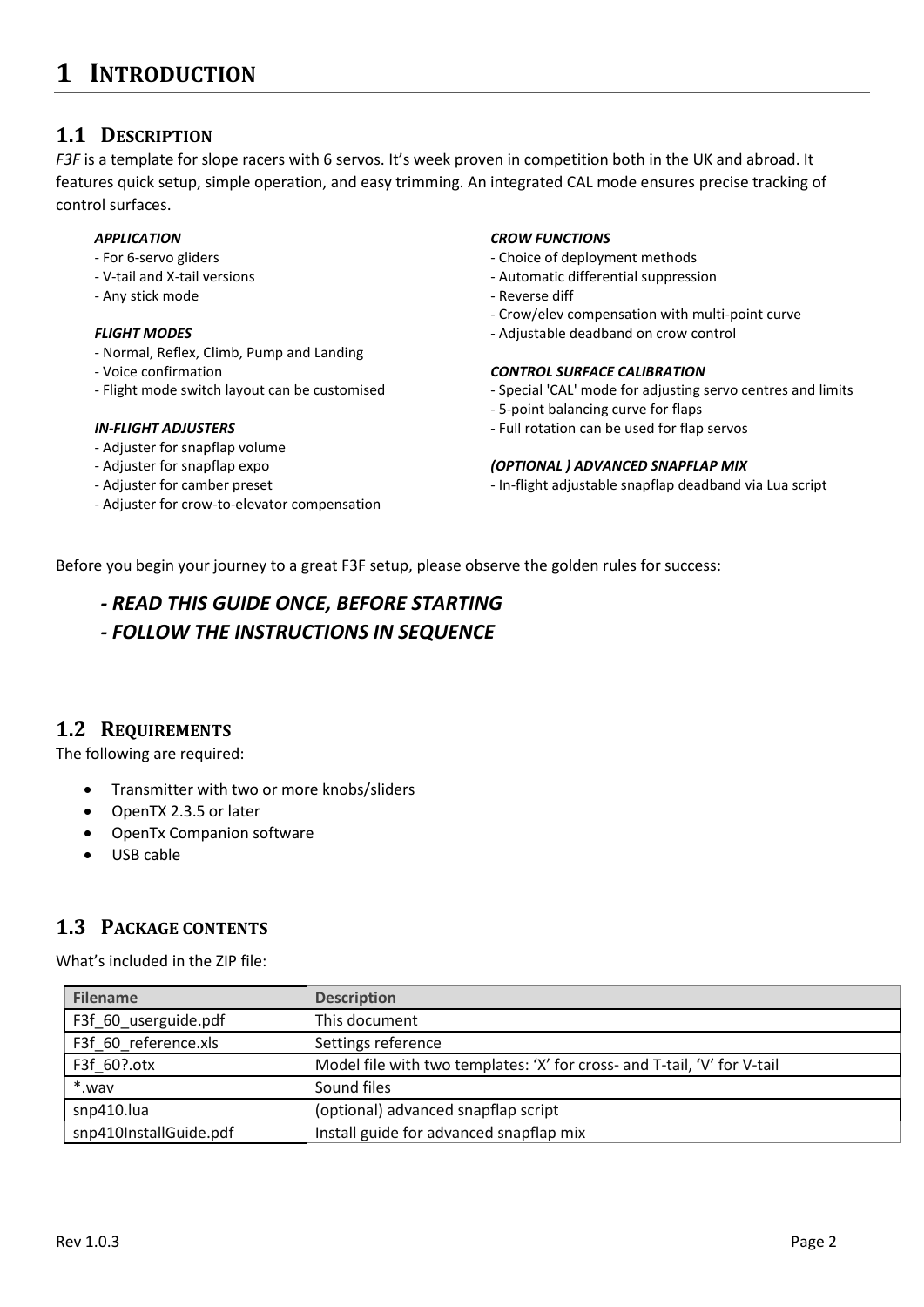# <span id="page-3-0"></span>**2 OVERVIEW**

### <span id="page-3-1"></span>**2.1 CONTROLS**

The stick mode is defined in **RADIO SETUP → MODE** menu. All stick modes are supported by the template. The default control assignments are as follows:

| <b>Function</b>                                   | <b>Control</b> | To change      |             |
|---------------------------------------------------|----------------|----------------|-------------|
| Crow brakes                                       |                | Throttle stick | Section 7.5 |
| Diff adjust (per flight mode)                     |                | Rudder trim    |             |
| Snapflap vol (PUMP, NORMAL, REFLEX modes)         |                | Throttle trim  |             |
| Crow compensation (LANDING mode)                  |                | Elevator trim  |             |
| Snapflap expo adjust                              | S <sub>1</sub> | Section 7.6    |             |
| Camber adjust (CLIMB mode)                        | S <sub>2</sub> | Section 7.7    |             |
| Snapflap alerts                                   |                | Switch SC      | Section 7.8 |
| Main flight mode switch                           |                | Switch SA      | Section 7.1 |
| NORMAL/REFLEX mode                                | Switch SB      | Section 7.1    |             |
| Snapflap lower deadband<br>If advanced Lua script |                | LS             |             |
| installed<br>Snapflap upper deadband              |                | <b>RS</b>      |             |

### <span id="page-3-2"></span>**2.2 FLIGHT MODES**

There are 5 primary flight modes: NORMAL, CLIMB, PUMP, REFLEX and LANDING.

| <b>Flight Mode</b> | ID              |                 | <b>Activation switches</b><br>(defaults shown) |
|--------------------|-----------------|-----------------|------------------------------------------------|
| <b>NORMAL</b>      | FM0             |                 | SB个 or SB-                                     |
| <b>REFLEX</b>      | FM <sub>3</sub> | $SA -$          | $SB\downarrow$                                 |
| <b>LANDING</b>     | FM <sub>2</sub> | SA 个            |                                                |
| CLIMB/PUMP         | FM6/FM5         | $SA \downarrow$ |                                                |

PUMP mode is disabled by default. For info on setting up, see section [7.4.](#page-12-1)

### <span id="page-3-3"></span>**2.3 MIXER TABLE**

The table below shows the mixers active in each flight mode. Mix adjusters in brackets.

| <b>Flight</b><br>mode | Crow | <b>Crow comp</b> | Snapflap                   | Camber            | <b>Reflex</b> | Ail to<br><b>Rudder</b> | Ail to<br>Flap |
|-----------------------|------|------------------|----------------------------|-------------------|---------------|-------------------------|----------------|
| Climb                 |      |                  |                            | (S <sub>2</sub> ) |               |                         |                |
| Pump                  |      |                  | $\checkmark$ (Thr trim)    |                   |               |                         |                |
| Normal                |      |                  | $\checkmark$ (Thr trim)    |                   |               |                         |                |
| Reflex                |      |                  | (Thr trim)<br>$\checkmark$ |                   |               |                         |                |
| Landing               | ✓    | (Ele trim)       |                            |                   |               | $\checkmark$            |                |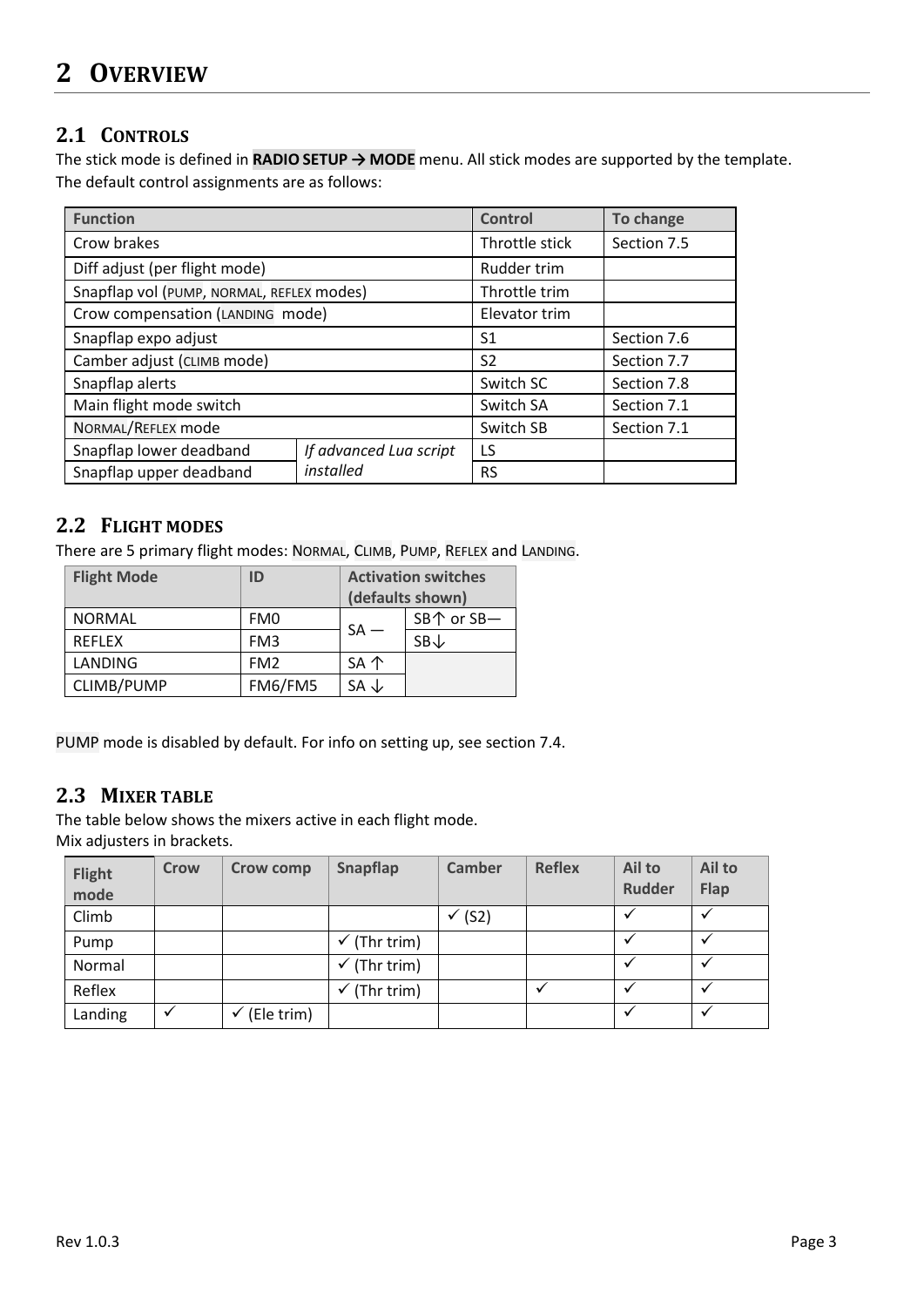### <span id="page-4-0"></span>**2.4 SERVO ASSIGNMENTS**

| <b>Channel #</b> | V-tail                         | X-tail |  |
|------------------|--------------------------------|--------|--|
| 1                | Right aileron                  |        |  |
| $\mathfrak{p}$   | Left aileron                   |        |  |
| 3                | Right flap                     |        |  |
|                  | Left flap                      |        |  |
| 5                | <b>Right Vtail</b><br>Elevator |        |  |
|                  | Left Vtail<br>Rudder           |        |  |
| $7 - 12$         | free                           |        |  |

The left and right channels are not interchangeable – please ensure they are connected correctly! Channel assignments can be changed using the author's [ChannelChanger](http://rc-soar.com/opentx/lua/chanchange/) script.

### <span id="page-4-1"></span>**2.5 CAL MODE**

CAL mode (FM1) is a special flight mode for calibrating the outputs. When CAL is activated, raw stick values are passed directly to the outputs. To activate CAL mode:

- 1. Apply full left aileron and full up elevator, and hold.
- 2. Pull and release SH
- 3. Release sticks.
- 4. Listen for voice confirmation that CAL mode is activated.
- 5. Choose the submode
	- **SA―**: for calibrating end points, and flaps. The flaps move in 25% increments.
	- **SA↓**: for calibrating flap offset
	- **SA↑**: using 50% aileron movement (to avoid damage to linkages)

To exit CAL mode, pull SH.

### <span id="page-4-2"></span>**2.6 BASIC OPERATION**

This section describes the main features of the template.

### **Aileron, rudder and elevator trims**

- Aileron trim is shared across all flight modes.
- Elevator trim is per flight mode (but see section [6.1](#page-11-1) for LANDING mode).
- Rudder and throttle trims are repurposed (see below).

### **Camber and reflex**

- In CLIMB mode, camber is adjustable via S2.
- In REFLEX mode, reflex is preset.

### **Aileron to flap mix**

• Aileron-to-flap mixing may be set per flight mode.

### **Brake compensation (brake=>elevator)**

- Counteracts pitch-up due to brakes.
- Adjusted using elevator trim.
- Compensation curve can be fine tuned.

### **Aileron differential**

• Adjustable per flight mode, via the rudder trim.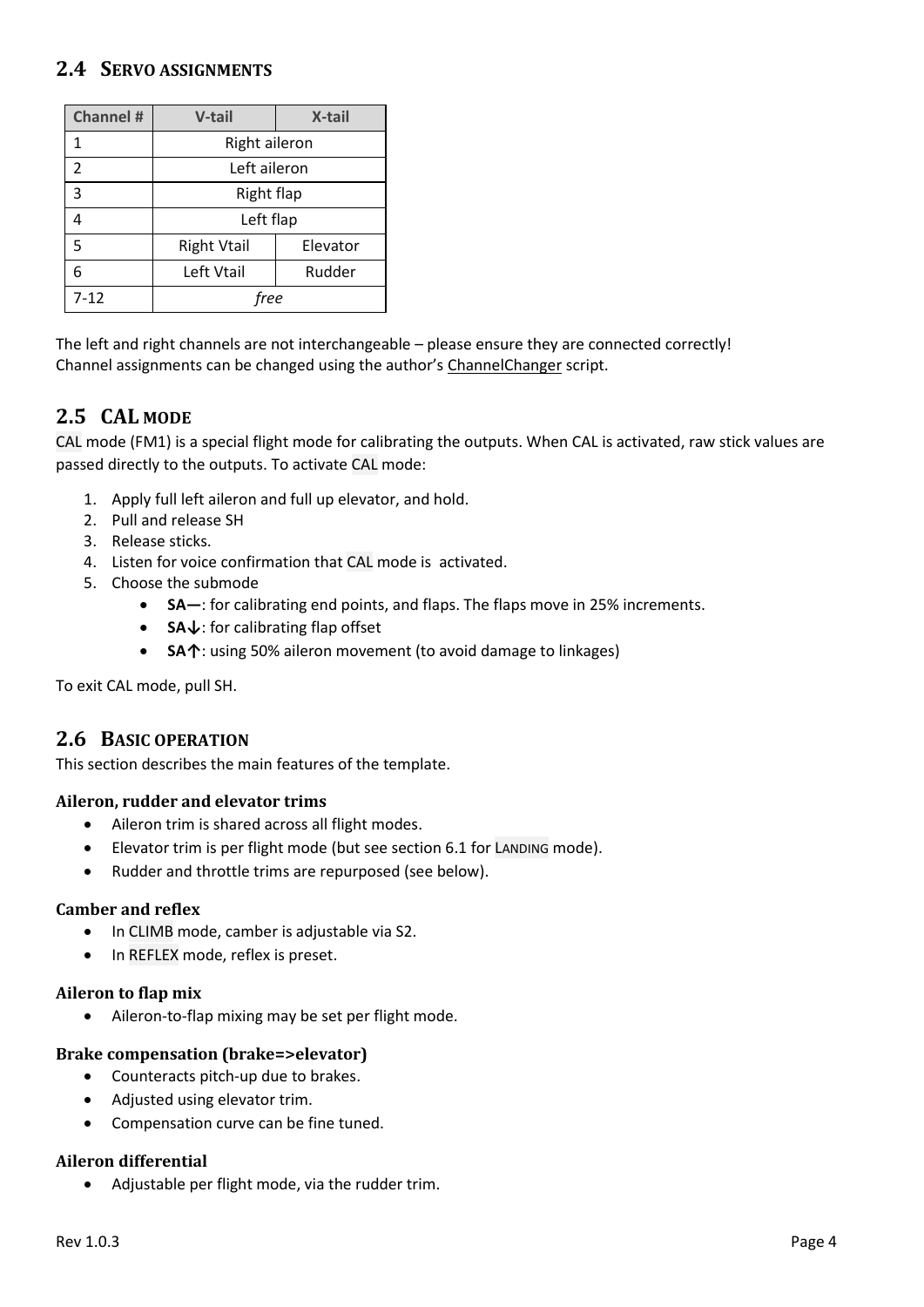### **Roll rate enhancement**

- Aileron diff is suppressed as brakes are applied, for improved roll response.
- The aileron drop with full brakes can be further increased via a 'reverse diff' setting

### **Aileron=>rudder mix**

• Aileron=>rudder mix may be set per flight mode.

### **Snapflap**

- Snapflap is available in NORMAL, REFLEX and PUMP modes.
- Snapflap volume is per flight mode, adjustable via the throttle trim.
- Expo is adjustable via S1, for all flight modes.
- Audio alerts at 5% and 95% snapflap, to aid tuning.
- [optional] Advanced snapflap Lua script permits dynamic adjustment of upper and lower deadband.`

### **Pump mode**

- PUMP mode is optional, for 'pumping' during the 30-second climbout in an F3F comp.
- PUMP mode is disabled by default.

### <span id="page-5-0"></span>**3 PREPARING THE TRANSMITTER**

### <span id="page-5-1"></span>**3.1 TRANSFER TEMPLATE TO TRANSMITTER**

Start by transferring the template to your transmitter. The model is not needed for this step.

### **Establish a USB connection**

- 1. Enter Bootloader mode (the exact method will depend on your transmitter).
- 2. Connect to PC via USB. The tx's SD card should appear as an external drive.

### **Copy sound files**

1. Copy the supplied sound files to the */SOUNDS/{language}* folder on the SD card. For example, the English folder is */SOUNDS/en*.

### **Transfer template to transmitter**

- 1. Start the Companion software, using the correct profile for your transmitter
- 2. Open supplied file *F3F\_60.otx*. Versions for X and V tails are displayed.
- 3. If you're using a transmitter other than the X9D, you may see a window with translation errors and warnings. You can safely ignore these unless you're using a Q X7 or similar low end transmitter.
- 4. If you have a Q X7, there will be critical errors for sliders LS, RS. Open the Mixers menu, then delete the mixes for CH24 and CH25 (these mixes are not needed for the default setup). This only needs to be done for the version (X- or V-tail) that you intend to use.
- 5. From the File menu, choose *Read Models and Settings From Radio*. The models from the radio are displayed in a second window.
- 6. Drag one of the F3F models into an empty slot in the model list.
- 7. Close the *F3F\_60.otx* window.
- 8. Right-click the new model and choose "Use as Default"
- 9. From the File menu, choose *Write Models and Settings to Radio*.
- 10. Close OpenTx Companion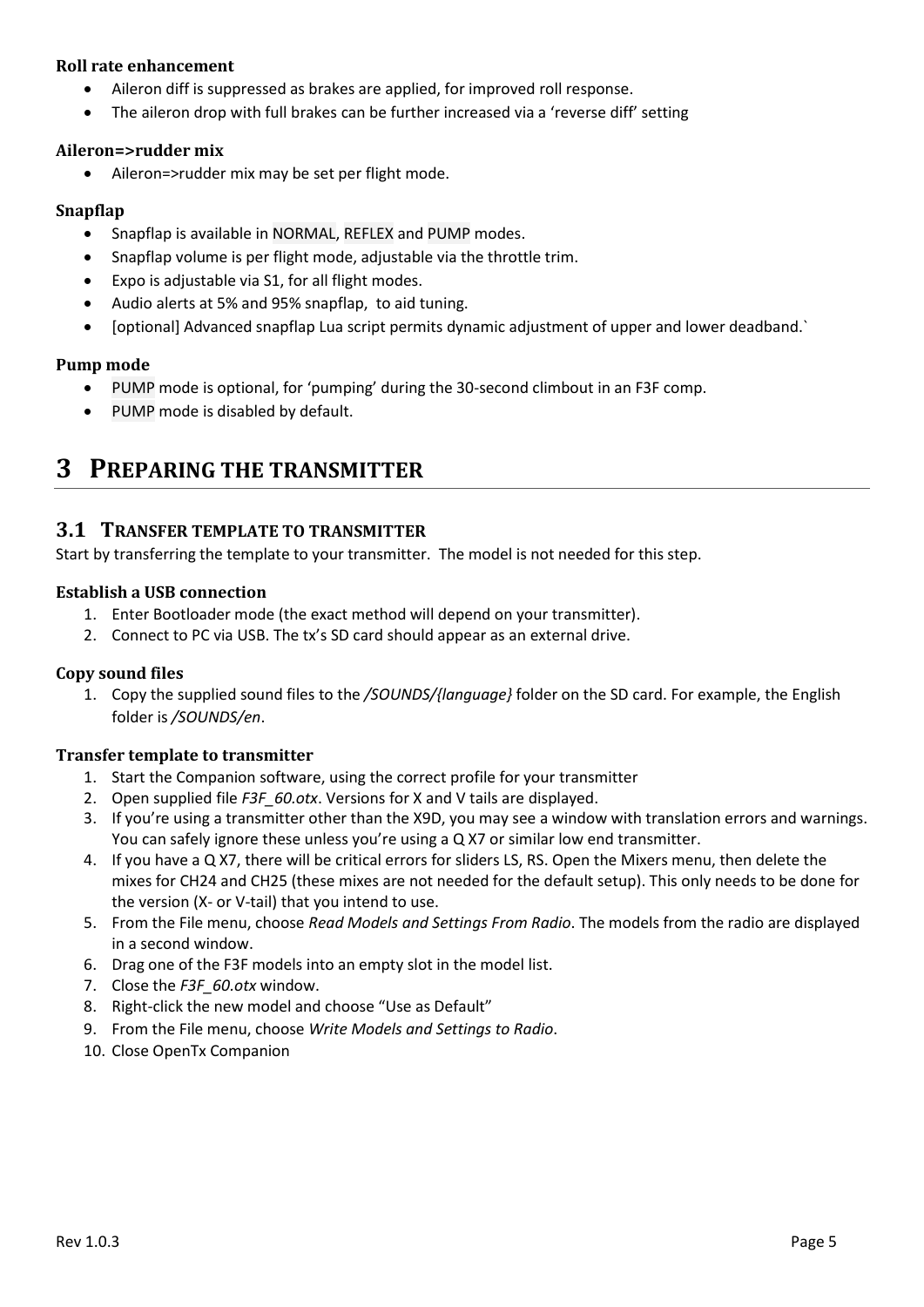### <span id="page-6-0"></span>**3.2 HARDWARE CALIBRATION**

The transmitter hardware (sticks, sliders etc.) must be properly calibrated, so do so now if you haven't already calibrated or are not sure. To do a hardware calibration:

- 1. Open the **RADIO SETUP** menu and page to *Hardware -> Calibration* (Horus) or *Calibration* (Taranis)
- 2. Calibrate all sticks, knobs and sliders.

### <span id="page-6-1"></span>**3.3 TELEMETRY**

Check that your transmitter is receiving telemetry (if supported by the protocol and module). If you encounter problems, try rediscovering your sensors as follows:

- 1. Open the **TELEMETRY** menu
- 2. Choose 'Delete all sensors' then 'Discover sensors'

RSSI low/critical warning thresholds are 45/42 by default, as recommended for FrSky ACCST. If using ACCESS protocol, change to 35/32.

### <span id="page-6-2"></span>**3.4 FAMILIARISATION**

Using the transmitter on its own, practise the following:

- Activate NORMAL, CLIMB, PUMP (if enabled), REFLEX and LANDING (see Section [2.2\)](#page-3-2).
- Activate CAL mode and sub-modes (see Sectio[n 2.5\)](#page-4-1)
- Verify that the sounds are working correctly. If not, check that the sound files are in the correct location.

# <span id="page-6-3"></span>**4 CALIBRATING THE OUTPUTS**

In this section you will set the rotation and operating range of the servos.

### <span id="page-6-4"></span>**4.1 SET SERVO ROTATION**

First, set the rotation of each servo:

- 1. Switch on the transmitter (do not power up the receiver yet)
- 2. Crow stick to centre
- 3. Enter CAL mode
- 4. Switch **SA** to middle.
- 5. Power up the receiver
- 6. Open the **OUTPUTS** menu
- 7. Set the servo rotations according to table below.

**IMPORTANT: pay special attention to the notes below – some surfaces behave differently in CAL mode - this aids end point adjustment later.**

| <b>Stick command</b>                                | <b>Control surface</b>       | <b>Notes</b>                           |
|-----------------------------------------------------|------------------------------|----------------------------------------|
| Aileron stick right $\rightarrow$                   | Ailerons 个                   | Both ailerons move up together         |
| Thr stick back $\downarrow$                         | Flaps down $\downarrow$      | The stick response is stepped          |
| V-tail only Ele stick forward $\uparrow$            | Vee surfaces $\uparrow$      |                                        |
| X-tail only Ele stick forward $\uparrow$            | Ele up $\uparrow$            | Elevator operates in reverse to normal |
| <b>X-tail only</b> Rudder stick right $\rightarrow$ | Rud goes right $\rightarrow$ |                                        |

To change the direction of an output:

- 1. Go to the *direction* field
- 2. Press {enter}, and immediately {return}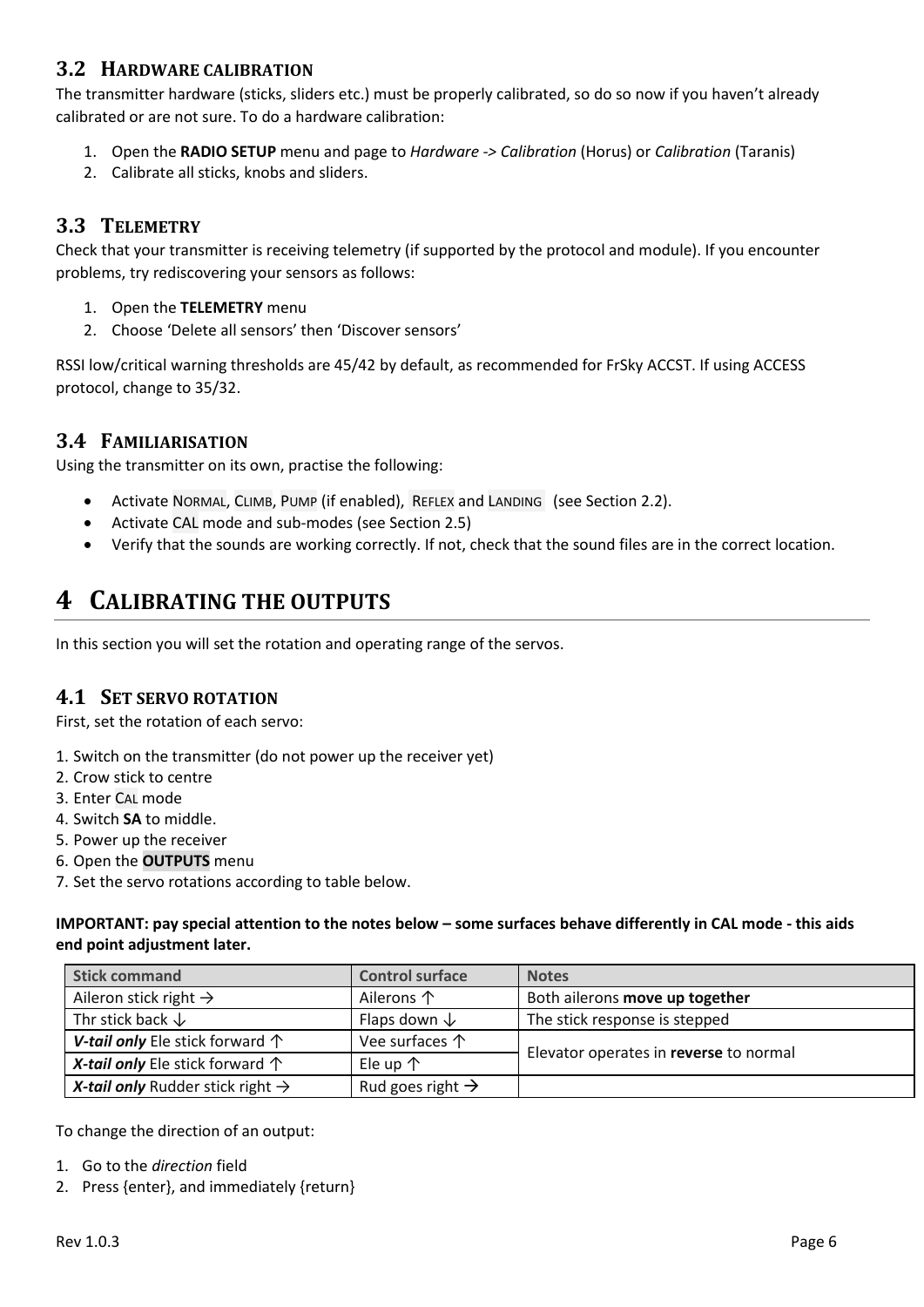|         | outrutsi   | 1500us Direction 7/14                                |     |                 |
|---------|------------|------------------------------------------------------|-----|-----------------|
|         | CH1 RtAil  | $0.0$ -150.0-150.0 $\in$                             | RtA | ال1500          |
|         | CH2 LtAil  | $-0.0$ -150.0 - 150.0 $\rightarrow$                  |     | LtA 1500A!      |
|         | CH3 RtFlae | $0.0$ -150.0-150.0 G RtF 1500 $\Delta$               |     |                 |
|         | CH4 LtFlar | $0.0$ -150.0-150.0 $\rightarrow$ LtF 1500 $\Delta$ 8 |     |                 |
|         | CH5 Elevi  | $0.0$ -150.0- 150.0 $\rightarrow$ 1                  | Ele | $1500\Delta$ :  |
| CH6.    | Rudd       | $0.0$ -150.0- 150.0 $\rightarrow$ 1                  | Rud | $1500\Delta$ :  |
| CH7 - I |            | $0.0$ -100.0- 100.0 $\rightarrow$ ----               |     | $-1500\Delta$ : |

Do a final check:

- 1. Exit CAL mode, enter CRUISE mode.
- **2.** Check for correct direction of aileron, elevator and rudder. **Important note: The flaps will not function yet.**

### <span id="page-7-0"></span>**4.2 ADJUST SERVO END POINTS AND CENTRES**

The next task is to set the operating limits of the servos. At the same time, you will compensate for linkage differences between the left and right sides of the model. **All adjustments are made in CAL mode.**

When making the adjustments:

- Set the servo end points to the *maximum possible* as limited by the linkages and hinges. You may need to refine the adjustments to achieve symmetry – this is described in each step.
- Adjustments are made using curves. **Do not alter min, max or subtrim!**

| <b>Channel</b>        | <b>Calibration procedure</b>                                                                                                 |
|-----------------------|------------------------------------------------------------------------------------------------------------------------------|
| $CH 4 - Lt$ Flap      | Start with the left flap (it will be used as the reference when calibrating the                                              |
|                       | right flap):                                                                                                                 |
|                       | Enter CAL mode<br>$\mathbf{1}$ .                                                                                             |
|                       | 2.<br><b>SA to middle</b>                                                                                                    |
|                       | Go to OUTPUTS menu<br>3.                                                                                                     |
|                       | Highlight left flap channel (default CH4)<br>4.                                                                              |
|                       | Skip to curve field LtF, and press {long enter} to open curve editor<br>5.                                                   |
|                       | Throttle stick fully back $(\downarrow)$ , adjust point 1 for lower end point.<br>6.                                         |
|                       | Throttle stick fully forward $(\uparrow)$ , adjust point 3 for upper end point.<br>7.                                        |
|                       | Adjust point 2 so it lies on the <i>straight line</i> between points 1 and 3. Do not<br>8.                                   |
|                       | worry that the point 2 does not correspond to the airfoil centre line - that                                                 |
|                       | will be fixed later.                                                                                                         |
|                       | Move throttle stick from one end to the other, observing step intervals. If they                                             |
|                       | are grossly unequal, adjust point 2 to for better linearity.                                                                 |
| $\Box$ CH 3 – Rt Flap | Next, CALibrate the right flap so it precisely matches the left flap:                                                        |
|                       | 1. Return to <b>OUTPUTS</b> menu                                                                                             |
|                       | <b>SA to MIDDLE</b><br>2.<br>3.                                                                                              |
|                       | Highlight the right flap channel (default CH3)                                                                               |
|                       | Skip to curve field RtF, press {long enter} to open curve editor<br>4.                                                       |
|                       | Adjust points $1 - 5$ to exactly match the left flap:                                                                        |
|                       | 5. Stick fully back, adjust point 1                                                                                          |
|                       | 6. Stick 1/2-back, adjust point 2                                                                                            |
|                       | Stick to centre, adjust point 3<br>7.                                                                                        |
|                       | Stick to 1/2-forward, adjust point 4<br>8.                                                                                   |
|                       | Stick fully forward, adjust point 5<br>9.                                                                                    |
|                       | To match the end points on left and right sides, it may be necessary to reduce<br>one or other end points for the left flap. |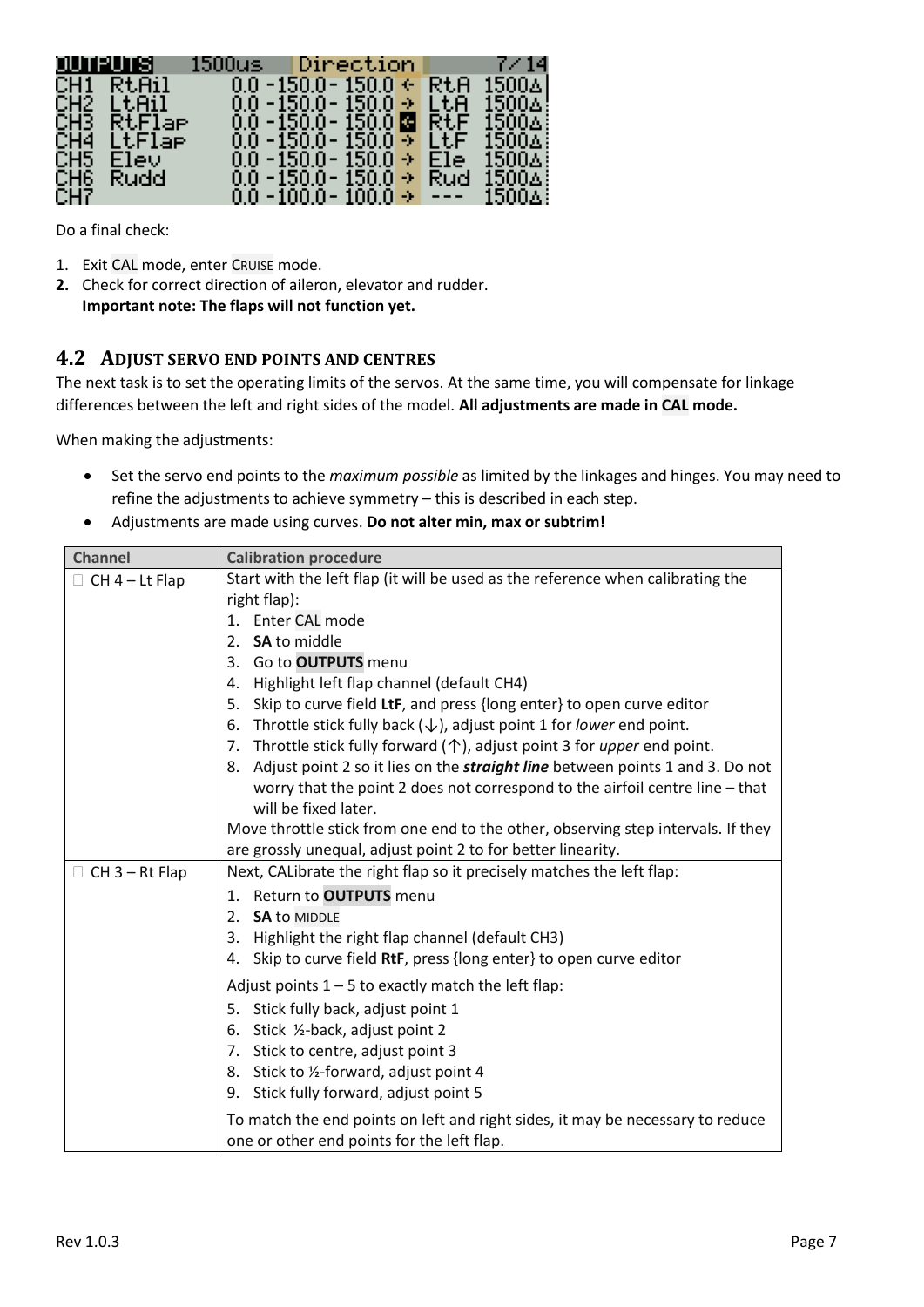| <b>Channel</b>       | <b>Calibration procedure</b>                                                                  |  |  |  |
|----------------------|-----------------------------------------------------------------------------------------------|--|--|--|
| Flap offset          | Next, CALibrate the flap offset. This must also be done in CAL mode.                          |  |  |  |
|                      | 1. Return to <b>OUTPUTS</b> menu                                                              |  |  |  |
|                      | 2. Page to GLOBALVARS menu.                                                                   |  |  |  |
|                      | 3. SA down - listen for 'calibrate flap neutral'                                              |  |  |  |
|                      | 4. Go to cell GV5:Fnu->FM0                                                                    |  |  |  |
|                      | 5. Adjust offset so that flaps follow the neutral profile                                     |  |  |  |
|                      | If flaps are not in line, redo the calibration of the right flap (see previous step),         |  |  |  |
|                      | paying attention to the two points either side of the neutral position.                       |  |  |  |
| V-Tail               | Next, CALibrate V-tail (V-tail version only)                                                  |  |  |  |
| CH 5: RtVee          | 1. Return to <b>OUTPUTS</b> menu                                                              |  |  |  |
| CH 6: LtVee          | Highlight right Vee channel (default CH5)<br>2.                                               |  |  |  |
|                      | Skip to curve field ERv, press {long ENTER} to open curve editor<br>3.                        |  |  |  |
|                      | 4. Ele stick to centre, adjust point 2 for correct neutral                                    |  |  |  |
|                      | 5. Ele stick forward (1), set point 3 to upper limit                                          |  |  |  |
|                      | 6. Ele stick back $(\downarrow)$ , set point 1 to lower limit.                                |  |  |  |
|                      | Repeat for left Vee channel (CH6) and curve RLv                                               |  |  |  |
|                      | Check equal travel up/down; left and right surfaces match                                     |  |  |  |
| X-tail               | CALibrate elevator (X-tail version only).                                                     |  |  |  |
| $CH 5 - Ele$         | IMPORTANT: in CAL mode, the elevator moves in the opposite direction to                       |  |  |  |
|                      | normal.                                                                                       |  |  |  |
|                      | 1. Go to the <b>OUTPUTS</b> menu                                                              |  |  |  |
|                      | Highlight the Ele channel (default CH5)<br>2.                                                 |  |  |  |
|                      | Skip to curve field Ele, press {long enter} to open curve editor<br>3.                        |  |  |  |
|                      | 4. With Ele stick at centre, adjust point 2 so elevator is central                            |  |  |  |
|                      | 5. Move Ele stick forward (1), then adjust point 3 for upper limit                            |  |  |  |
|                      | Move Ele stick back ( $\downarrow$ ), then adjust point 1 for lower limit<br>6.               |  |  |  |
|                      | 7. Check elevator travel is equal up & down, reduce one or other side as                      |  |  |  |
|                      | necessary.                                                                                    |  |  |  |
| X-tail               | CALibrate the rudder (X-tail version only)                                                    |  |  |  |
| CH 6 - Rudder        | 1. Return to the <b>OUTPUTS</b> menu                                                          |  |  |  |
|                      | Highlight the rudder channel (default CH6)<br>2.                                              |  |  |  |
|                      | Skip to curve field Rud, press {long enter } to open curve editor<br>3.                       |  |  |  |
|                      | 4. With stick in centre, adjust point 2 so rudder is central                                  |  |  |  |
|                      | Move Rudder stick right $(\rightarrow)$ , then set point 3 for max right movement<br>5.       |  |  |  |
|                      | Move Rudder stick left $(\leftarrow)$ , then set point 1 for max left movement<br>6.          |  |  |  |
|                      |                                                                                               |  |  |  |
|                      | Check equal travel left/right, reduce one or other side if necessary.<br>7.                   |  |  |  |
| $\Box$ CH 1 – Rt Ail | Finally, CALibrate ailerons:                                                                  |  |  |  |
| $\Box$ CH 2 – Lt Ail | IMPORTANT: in CAL mode, the ailerons move together.                                           |  |  |  |
|                      | Return to the <b>OUTPUTS</b> menu<br>1.                                                       |  |  |  |
|                      | SA down - listen for 'calibrate flap neutral'.<br>2.                                          |  |  |  |
|                      | Highlight CH1:RtAil<br>3.                                                                     |  |  |  |
|                      | Skip to curve field RtA, then press {LONG ENTER } to open curve editor<br>4.                  |  |  |  |
|                      | 5. With aileron stick centred, adjust point 2 for correct centre.                             |  |  |  |
|                      | Move aileron stick right $\rightarrow$ , then set point 3 to desired upper limit. Allow<br>6. |  |  |  |
|                      | enough movement for simultaneous crow and aileron inputs.                                     |  |  |  |
|                      | Move aileron stick left $(\Leftarrow)$ , then set point 1 so that down-travel = up-<br>7.     |  |  |  |
|                      | travel. If you cannot get sufficient down movement due to geometry, then                      |  |  |  |
|                      | 1. Move SA up $(\uparrow)$ - this reduces aileron movement by 50%. Note: this                 |  |  |  |
|                      | reduced rate applies only in CAL mode!                                                        |  |  |  |
|                      | 2. Now try again: Move aileron stick left $(\Leftarrow)$ and adjust point 1 so                |  |  |  |
|                      | down-travel = (reduced) up-travel. Full rate will be restored when you                        |  |  |  |
|                      | exit CAL; don't worry if down-travel is excessive - later adjustments in                      |  |  |  |
|                      |                                                                                               |  |  |  |
|                      | the INPUTS menu, and to aileron diff, will reduce the movement.                               |  |  |  |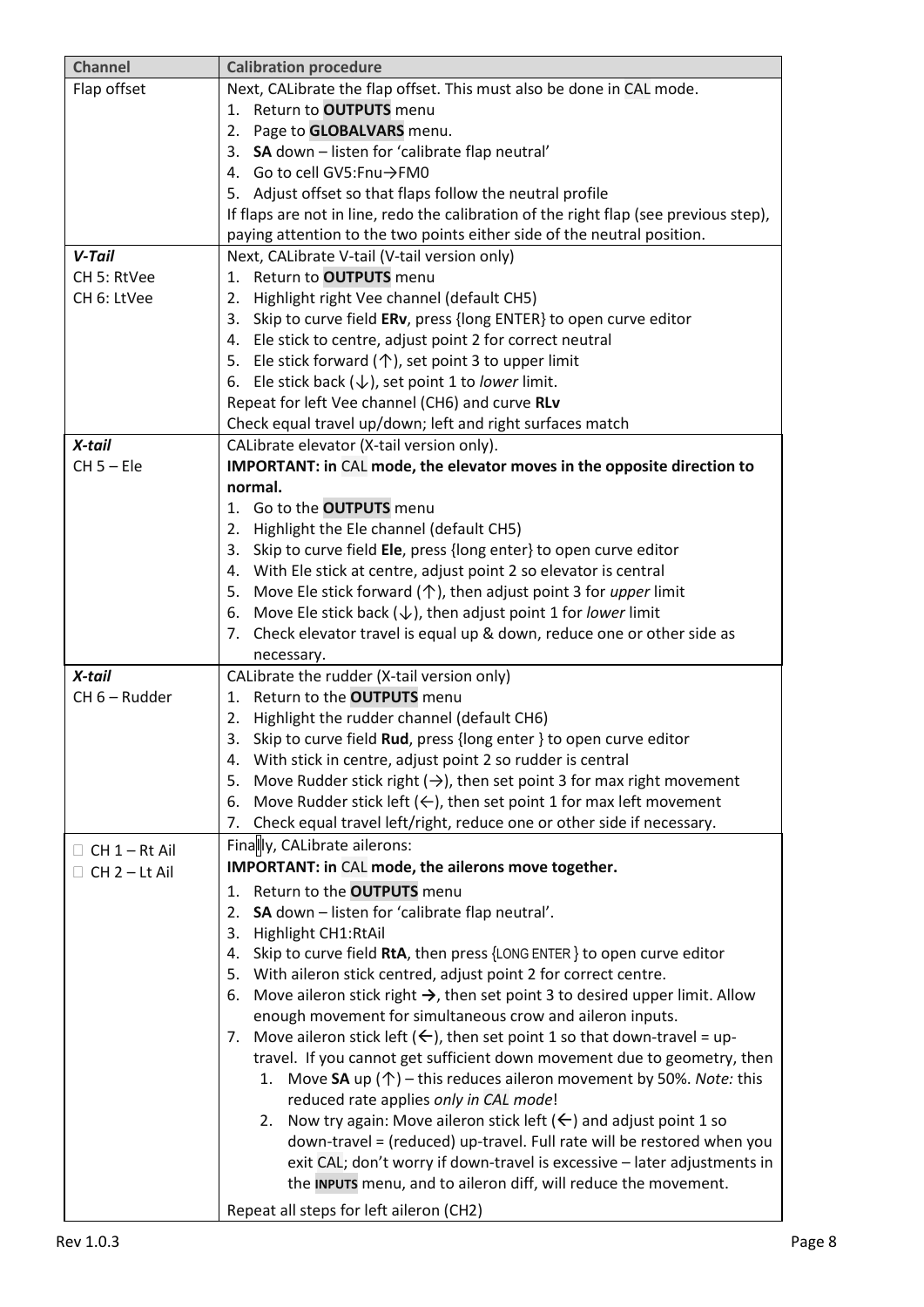| <b>Channel</b> | <b>Calibration procedure</b>                                              |
|----------------|---------------------------------------------------------------------------|
|                | Check for equal up/down movement, and that left and right ailerons match. |

Check operation:

- 1. Exit CAL mode
- 2. Move the sticks, checking that aileron, elevator and rudder control surfaces move in the correct sense. **Note that the flaps will not function yet** (it will be configured in the next section).
- 3. The travel will be excessive don't worry, it'll be dialled down in the next section.

# <span id="page-9-0"></span>**5 CONFIGURING TRAVEL AND MIXERS**

In the final section, you'll set the control travel ('rates') and mixers. Watch your model come to life!

*Note:* Transmitters with small mono screens (TX12, X-Lite, X9 Lite etc.) do not have a GLOBALVARS menu. Instead, GVARs are accessed through the **FLIGHT MODES** menu.

### <span id="page-9-1"></span>**5.1 AILERON, ELEVATOR AND RUDDER TRAVEL (INPUTS MENU)**

Following calibration, the travel of the control surfaces may be excessive. In this section, you'll reduce the input rates to achieve the required travel.

- 1. Enter NORMAL mode
- 2. Open the **INPUTS** menu
- 3. Scroll down to [I]Ail, [I]Ele or [I]Rud as required
- 4. Press {LONG ENTER} and choose Edit
- 5. Skip to the *weight* field
- 6. Adjust weight for required travel.
- 7. To add expo, skip to *Curve* field, choose 'Expo' as the curve type. Set required value. *Do not set diff here!*

When adjusting aileron travel, consider upward travel only (downward travel will be adjusted in the next section.)

### <span id="page-9-2"></span>**5.2 AILERON DIFF (RUDDER TRIM)**

Aileron differential reduces the downward travel of the ailerons in response to roll commands. Diff is adjusted using the rudder trim. Diff varies from 70% to 0% as the trim is moved from left to right, in other words the downward travel increases as the trim is moved to the right - think of it as a roll rate control!

Diff settings are stored independently for each flight mode - *make sure to set diff for all flight modes!*

### <span id="page-9-3"></span>**5.3 CROW BRAKE TRAVEL (GV: ACM, FCM)**

Set the brake=>aileron and brake=>flap travel as follows:

- 1. Open **GLOBALVARS** menu
- 2. Enable LANDING mode
- 3. Move throttle stick back (full brake)
- 4. Go to row 'FCm', column FM2:Landing
- 5. Adjust value for required down flap movement
- 6. Go to 'ACm', column FM2:Landing
- 7. Adjust value for required up aileron movement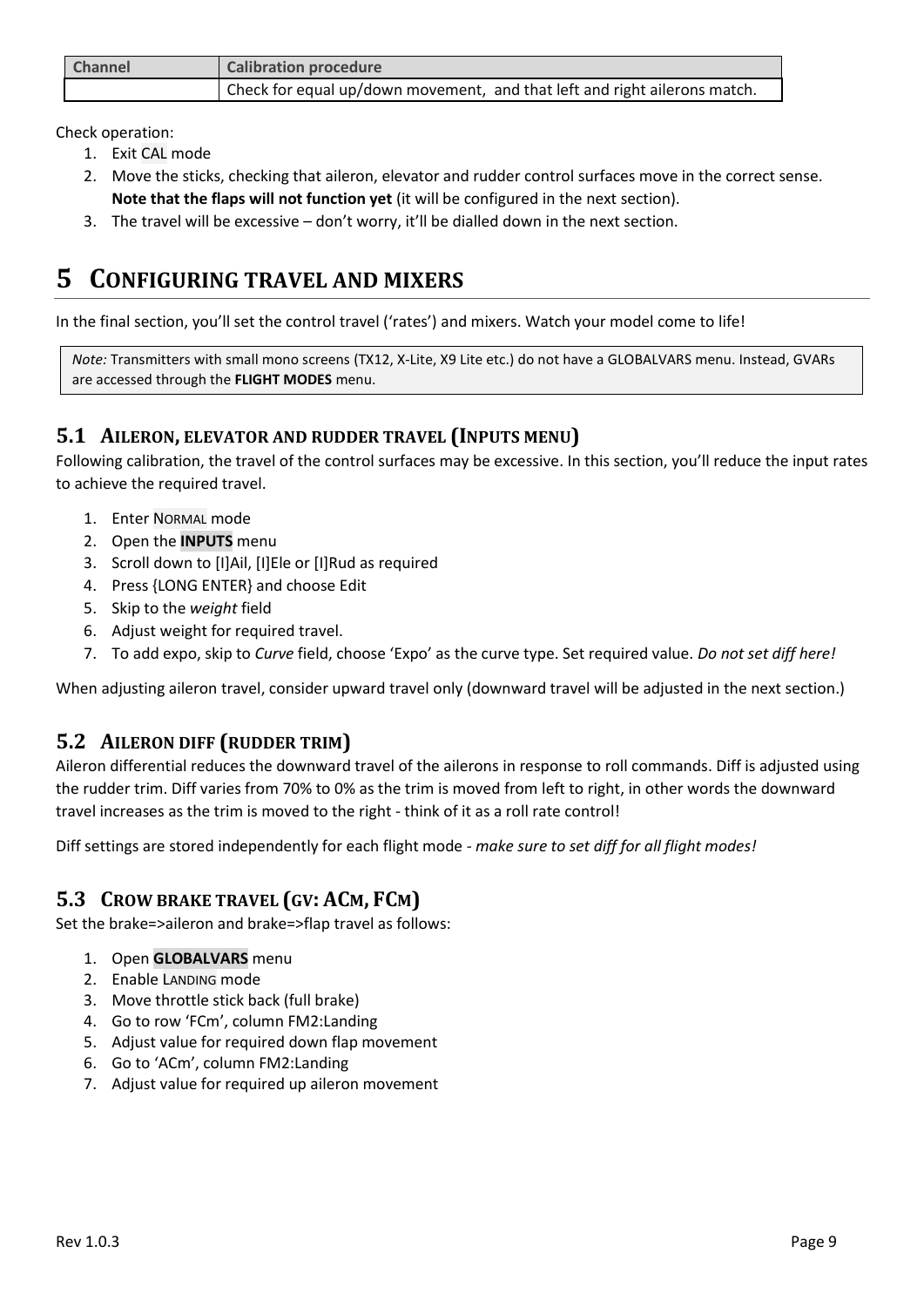### <span id="page-10-0"></span>**5.4 AILERON=>FLAP MIX (GV:A2F)**

This mix increases the roll rate by moving the flaps as ailerons. Adjust per flight mode as follows:

- 1. Open **GLOBALVARS** menu, go to row 'A2F'
- 2. Activate flight mode to be adjusted the column is highlighted
- 3. Adjust value in highlighted column

### <span id="page-10-1"></span>**5.5 CAMBER/REFLEX PRESETS (GV:ACM, FCM)**

Camber and reflex are independently adjustable in CLIMB and REFLEX modes. Ailerons and flaps are configured separately as follows:

- 1. Open **GLOBALVARS** menu
- 2. Go to row 'ACm' (for ailerons)
- 3. Activate the flight mode to be adjusted (CLIMB or REFLEX)
- 4. Adjust value in highlighted column.
- 5. Repeat for row 'FCm' (for flaps)

### <span id="page-10-2"></span>**5.6 AIL=>RUDDER (GV:A2R)**

This mix can help the model during the turn. Adjust per flight mode as follows:

- 1. Open **GLOBALVARS** menu, go to row 'A2R'
- 2. Activate flight mode to be adjusted the column is highlighted
- 3. Adjust value in highlighted column

### <span id="page-10-3"></span>**5.7 SNAPFLAP (CH13**→**SNAP, CH14**→**SNAP)**

Snapflap consists of two mixers: Ele=>flap, Ele=>aileron. Snapflap is active in NORMAL, REFLEX, and PUMP modes. The amount can be adjusted independently for each flight mode, using the throttle trim.

First, set the snapflap limits for flaps and ailerons. These apply across all flight modes

- 1. Activate NORMAL mode
- 2. Move throttle trim fully back (maximum snapflap)
- 3. Open **MIXERS** menu, go to CH14
- 4. Select the 'Snap' line
- 5. Press {long ENTER} to open mixer editor and highlight *weight* field.
- 6. Hold full up elevator
- 7. Adjust *weight* to set the limit of snapflap adjustment.
- 8. For the ailerons: repeat steps 3-7 but using CH13.

Finally, set the snapflap for each flight mode:

- 9. Enter NORMAL mode, adjust throttle trim
- 10. Repeat step (9) in REFLEX and PUMP modes.

### <span id="page-10-4"></span>**5.8 REVERSE DIFF (CH27→AILUP)**

To enhance the roll rate under braking, the template suppresses differential so that full down movement is restored with full crow. You can further increase the down-going aileron travel as follows:

- 1. Open **MIXERS** menu,
- 2. Scroll to CH27, first line ('AilUp')
- 3. Press {long Enter} to open mixer editor
- 4. Apply full brakes and full aileron
- 5. Adjust *weight* from the default 100% until the required down movement is achieved.

For best roll response, the down-going aileron should be a little below the aerodynamic neutral.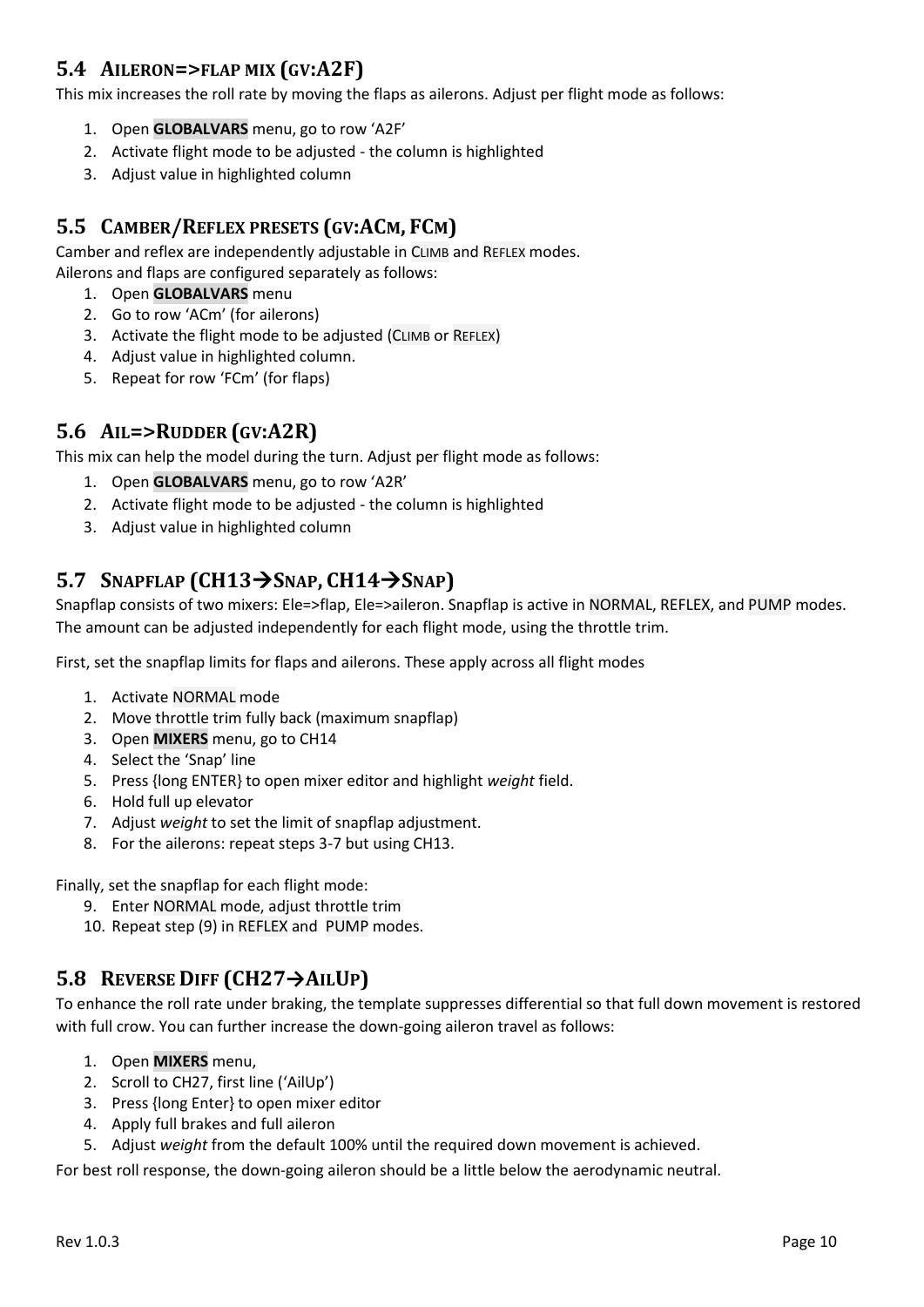### <span id="page-11-1"></span><span id="page-11-0"></span>**6.1 ADJUSTING CROW COMPENSATION (NEW IN VERSION 6)**

New in version 6 is a simple way of adjusting crow compensation, using the regular elevator trim. The procedure as follows:

- 1. Enter NORMAL mode
- 2. Adjust trim as normal, using the elevator trim.
- 3. Enter LANDING mode and deploy 75% 100% brake
- 4. Adjust compensation, *also using the elevator trim*.
	- Trim fully back = zero compensation
	- Trim fully forward = max compensation (80% down elevator)

Technical note**:**

- In Landing mode, the elevator trim lever adjusts compensation.
- In Landing mode, the 'base' trim is obtained from NORMAL mode.

### **Adjusting the compensation curve.**

The compensation curve is defined in CV11:CrC. The default is a typical 'S' shape which should provide good results on most F3/5X models. If necessary, edit the intermediate points only (do not alter the end points).

# <span id="page-11-2"></span>**7 CUSTOMISING YOUR SETUP**

<span id="page-11-3"></span>This section describes how to customise your setup. You can customise at any time without breaking the setup.

### **7.1 CHANGING THE FLIGHT MODE SWITCHES**

The flight mode switch assignments are 'soft' and specified via logical switches L05–L09.

| <b>Flight mode</b>                                | <b>LS</b>        | V1 (Default<br>assignment<br>shown) | <b>Notes</b>                          |
|---------------------------------------------------|------------------|-------------------------------------|---------------------------------------|
| <b>CAL &amp; PUMP modes</b>                       | L <sub>05</sub>  | SHV                                 | Must be 2P spring switch (safety!)    |
| LANDING mode (or Reflex mode if Autocrow enabled) | L06              | SA个                                 | Main flight mode switch. Specify the  |
| NORMAL mode                                       | L07              | $SA-$                               | same 3P switch but with different     |
| CLIMB mode                                        | L <sub>0</sub> 8 | $SA\downarrow$                      | positions ( $\uparrow \downarrow -$ ) |
| REFLEX mode (if Autocrow disabled)                | L <sub>09</sub>  | $SB\downarrow$                      | Regular (non-spring) 2- or 3P switch. |

### <span id="page-11-4"></span>**7.2 ADDING RATES**

Rates are managed in the **INPUTS** menu. To add a new rate:

- 1. Go the **INPUTS** menu.
- 2. Highlight the last line in the Ail, Ele or Rud group.
- 3. Press {long Enter}, choose 'Insert Before'
- 4. Create a new input line.
- 5. Set source = Ail/Ele/Rud as appropriate
- 6. Set *weight* to the required rate.
- 7. Set *expo* as required
- **8.** Tick applicable flight modes FM0=NORMAL, FM2=LANDING, FM3=REFLEX, (FM4 not used), FM5=PUMP, FM6=CLIMB.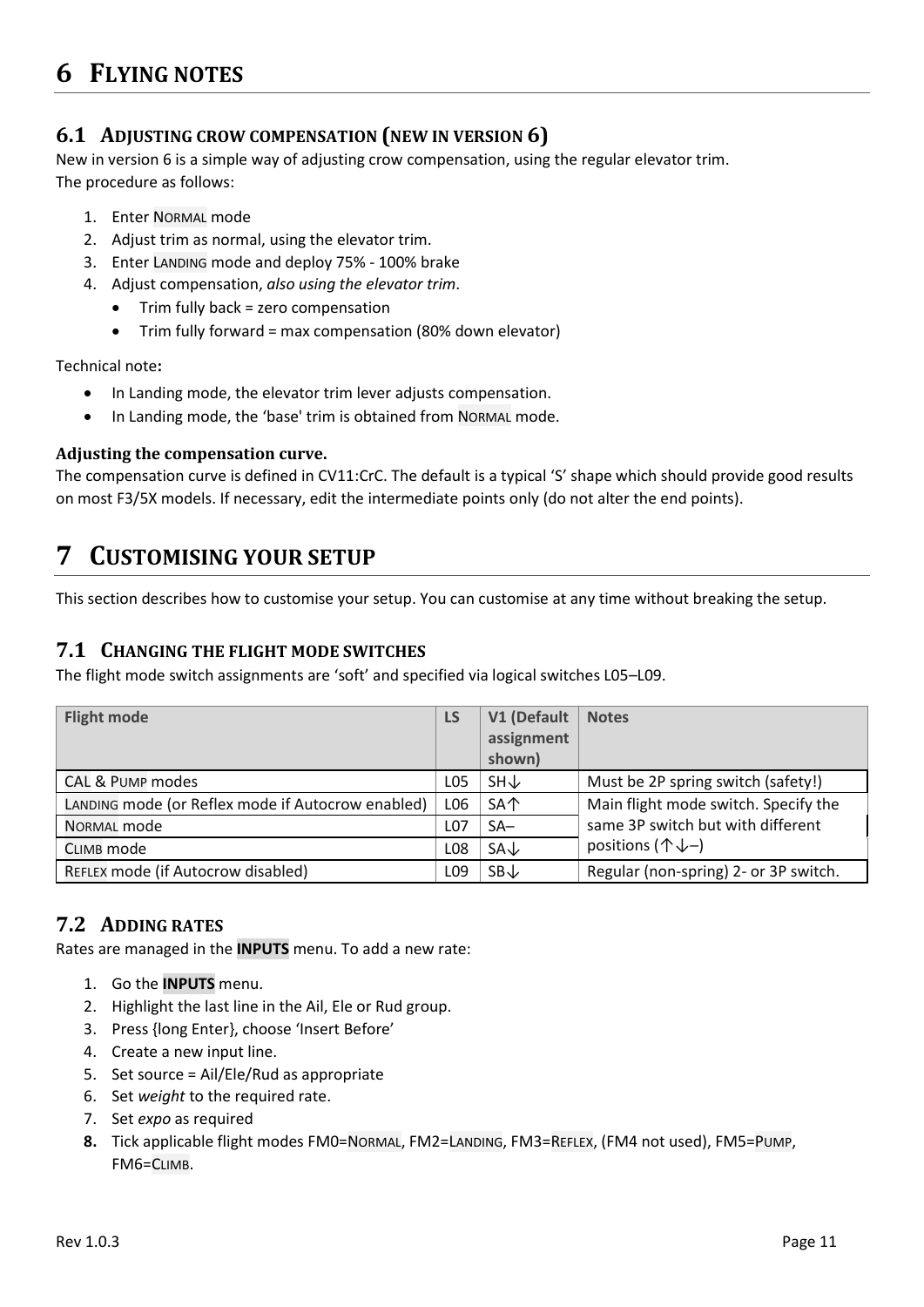The example below shows changes required to add high rudder rate (95%) for Pump mode (FM5):



Alternatively, you can specify a switch to select rates directly rather than by flight mode.

Note that the last (or only) line in each input should have all flight modes checked, and switch = '---'. This provides a safe fallback in case none of the previous lines is selected, perhaps due to a data entry error.

### <span id="page-12-0"></span>**7.3 CONFIGURING 'AUTOCROW'**

Autocrow allows you to activate LANDING mode simply by pulling on the Crow stick instead of via a switch. Many pilots prefer this style. When Autocrow is enabled, the following changes occur:

- LANDING mode is activated by pulling the crow stick
- The old landing mode switch (default **SA↑)** is reassigned to REFLEX mode
- The previous reflex mode switch (default **SB)** is released for re-use.

Autocrow is enabled in the **LOGICAL SWITCHES** menu:

| <b>Option</b> | Logical switch  |             | <b>Description</b>           |
|---------------|-----------------|-------------|------------------------------|
| AUTOCROW      | L <sub>02</sub> | Disable: 99 | Enables or disables Autocrow |
|               |                 | Enable: 100 |                              |

### <span id="page-12-1"></span>**7.4 CONFIGURING PUMP MODE**

PUMP mode is disabled by default. When enabled, PUMP mode is activated as follows:

- 1. Enter CLIMB mode
- 2. Quick pull SH↓

PUMP mode is cancelled when another flight mode is active. Optionally, it can also be toggled on/off via SH↓. PUMP mode is configured as follows:

| <b>Option</b>      | <b>Logical switch</b> |             | <b>Description</b>                                      |
|--------------------|-----------------------|-------------|---------------------------------------------------------|
| <b>PUMP</b>        | LO <sub>3</sub>       | Disable: 99 | Enables or disables PUMP flight mode for this template. |
|                    |                       | Enable: 100 |                                                         |
| <b>TOGGLE PUMP</b> | L04                   | Disable: 99 | Allows PUMP mode to be toggled on/off using SH↓.        |
|                    |                       | Enable: 100 |                                                         |

### <span id="page-12-2"></span>**7.5 CONFIGURING THE CROW STICK**

The crow stick incorporates some deadband to prevent accidental deployment. The amount of deadband can be adjusted as follows:

- 1. Go to the Curves menu and open CV7 ('CDb')
- 2. Edit the 'X' value in point 2. Decrease X to increase the deadband. Recommended value is ~85.

To reverse the crow stick:

- 3. Open the mixer editor for CH18→CrDdBd
- 4. Skip to the *Curve* field
- 5. Change the curve from 'CDb' to '!CDb' (note leading exclamation mark).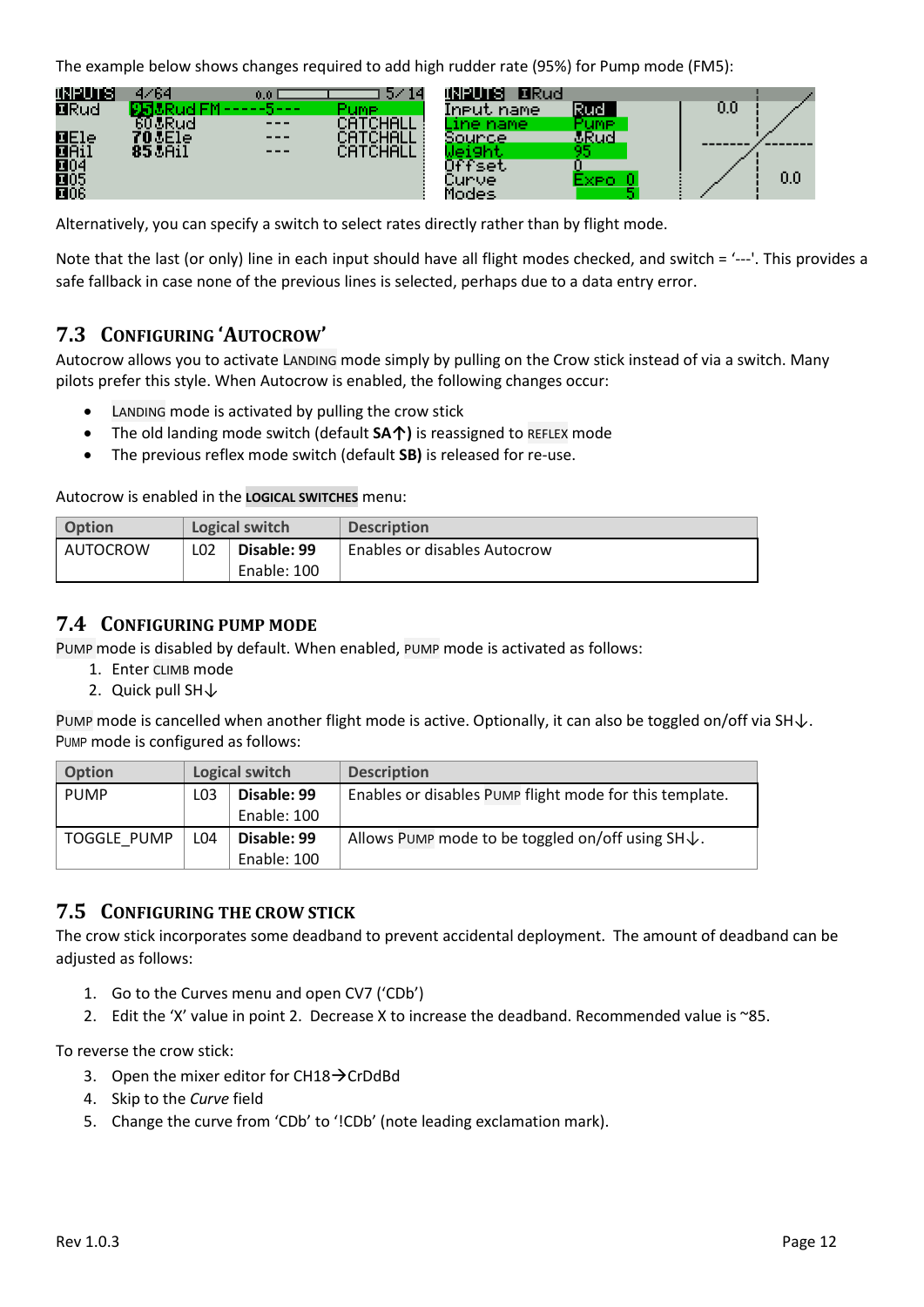### <span id="page-13-0"></span>**7.6 CONFIGURING THE SNAPFLAP EXPO ADJUSTER**

By default snapflap expo is assigned to S1. You can assign it to a different control as follows:

- 1. Open the mixer editor for CH20 $\rightarrow$ SnpExp
- 2. Change the source as required.

To disable the adjuster, set *source*=MAX and *weight*={desired expo}. This frees up S1 for re-use. To reverse the direction, change the sign of weight.

### <span id="page-13-1"></span>**7.7 CONFIGURING CAMBER PRESET ADJUSTER**

By default the camber preset adjustment is assigned to S2. You can alter this as follows:

- 1. Open the mixer editor for CH13, 'Camber' line
- 2. Change the source as required.
- 3. Repeat for CH14

To reverse the direction, change the sign of weight in each mix.

### <span id="page-13-2"></span>**7.8 CONFIGURING SNAPFLAP ALERTS**

To aid optimisation of snapflap, alerts can be sounded in normal, reflex and pump modes.

- A short beep as snapflap starts (> 5%)
- A longer beep as snapflap approaches the maximum (>95%)

Beeps are enabled by switch SC↓. The thresholds and switch can be changed by editing logical switches L31 and L32.

### <span id="page-13-3"></span>**7.9 ADVANCED SNAPFLAP SCRIPT (OPTIONAL)**

A Lua script *snp410.lua* is provided for advanced snapflap tuning. Its use is optional – it's designed for competition tuning and is not necessary or recommended for sport flying. The script offers dynamic adjustment of snapflap deadband. This is in addition to volume and expo adjustments provided with the default setup. Separate instructions are provided.

Note:

- To use the script, OpenTx must be built with the 'Lua' build option (in Companion Settings->build options)
- The script parameters are supplied via channels 24 and 25. If the script is not required, these can be deleted.

# <span id="page-13-4"></span>**8 OTHER ITEMS**

### <span id="page-13-5"></span>**8.1 FIELD NOTES**

The table below shows the adjustments you can make from the transmitter. Take a copy to the slope!

| <b>Adjustment</b> | <b>Adjuster</b> | <b>Flight modes</b> | <b>Notes</b>                                                |
|-------------------|-----------------|---------------------|-------------------------------------------------------------|
| Aileron Diff      | Rudder trim     | [all]               | Trim right = more roll response/less diff.                  |
|                   |                 |                     | Trim left = less roll/more diff.                            |
|                   |                 |                     | Range of adjustment = $0 - 70$ %, trim centre = 35%.        |
|                   |                 |                     | Stored independently for each flight mode.                  |
| Crow              | Elevator trim   | LANDING             | Trim fully back = zero comp, trim forward to increase       |
| compensation      |                 |                     | For non-linear response adjust points 2-4 of curve CV11:CrC |
| Snapflap          | Throttle trim   | NORMAL, REFLEX,     | Trim fully forward = zero snapflap, trim back to increase   |
| volume            |                 | <b>PUMP</b>         | Stored independently for NORMAL, REFLEX and PUMP modes      |
| Snapflap expo     | S <sub>1</sub>  | NORMAL, REFLEX      | Centre=linear. Clockwise = late, CounterCW = early          |
| Camber            | S <sub>2</sub>  | <b>CLIMB</b>        | Clockwise = more camber                                     |